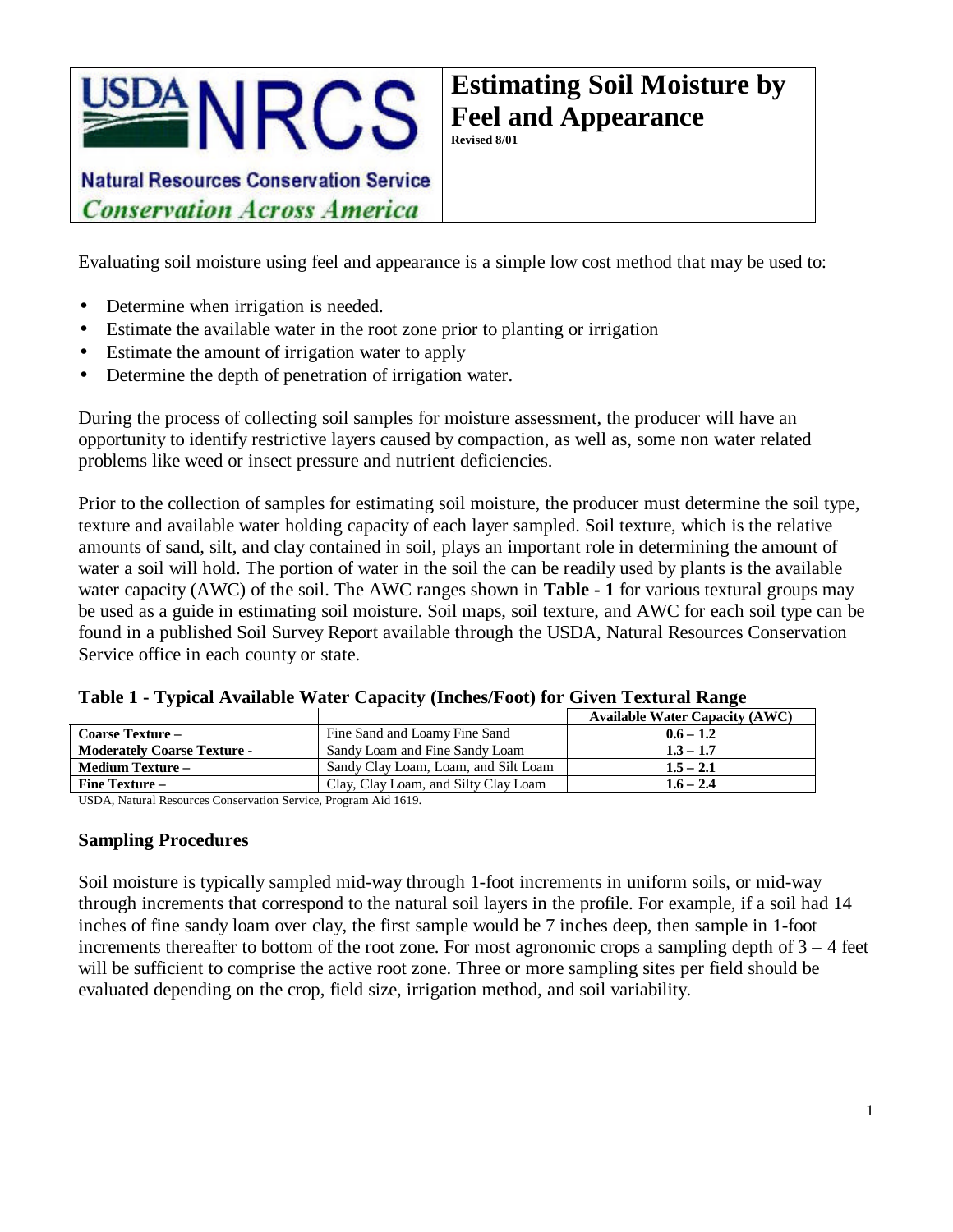For each sample the feel and appearance method involves:

- 1. Obtaining a soil sample at the selected depth using a probe, auger, or shovel;
- 2. Squeezing the soil sample firmly in one hand several times to form an irregular ball;
- 3. Observe ability to a form ball, ability to ribbon, loose particles, soil/water stains on fingers, and soil color. A ribbon is formed when soil is squeezed out of hand between the thumb and index finger. Note: A very weak ball falls apart in one bounce of the hand. A weak ball falls apart in  $2 - 3$  bounces.
- 4. Compare observations with Figures 1 through 4.

### **Example for a Uniform Soil Profile**

USDA, Natural Resources Conservation Service, National Engineering Handbook, Section 15.

| Sample Depth<br>(inches) | Soil Layer<br>Thickness<br>(inches) | <b>USDA</b> Texture<br>by Layer | <b>Field Capacity</b><br>$(\text{percent})^*$ | AWC for Layer<br>$(inches)**$ | Water Available<br>(inches) | Water needed to<br>get to 100% field<br>capacity<br>(inches) |
|--------------------------|-------------------------------------|---------------------------------|-----------------------------------------------|-------------------------------|-----------------------------|--------------------------------------------------------------|
| 6                        | $0 - 12$                            | Sandy Loam                      | 30                                            | 1.4                           | 0.42                        | 0.98                                                         |
| 18                       | $12 - 24$                           | Sandy Loam                      | 45                                            | 1.4                           | 0.63                        | 0.77                                                         |
| 30                       | $24 - 36$                           | Loam                            | 60                                            | 2.0                           | 1.20                        | 0.80                                                         |
| 42                       | $36 - 48$                           | Loam                            | 75                                            | 2.0                           | 1.50                        | 0.50                                                         |
|                          |                                     |                                 | Totals                                        | 6.8                           | 3.75                        | 3.05                                                         |

**\*Estimated by feel and appearance**

**\*\* From Soil Survey**

### **Result:**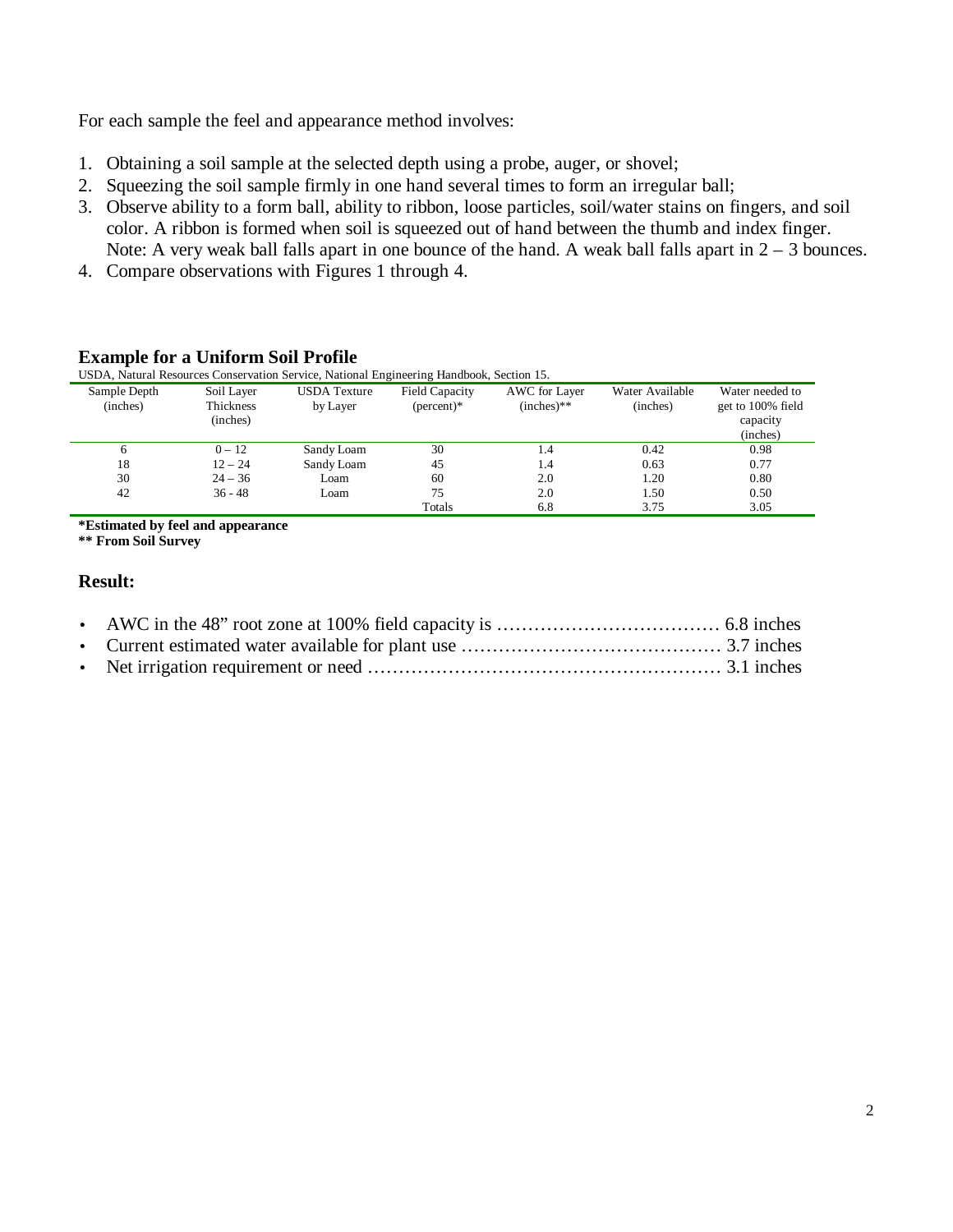# Figure 1 - Fine Sand and Loamy Fine Sand Soils

Percent available: Currently available soil moisture as a percent of available water capacity.

| <b>Available Soil Moisture Remaining</b> | Appearance of soil                                                                                                                                   |
|------------------------------------------|------------------------------------------------------------------------------------------------------------------------------------------------------|
| $\overline{0-25}$ percent available      | Dry, loose, will hold together if not disturbed, loose sand                                                                                          |
|                                          | grains on fingers with applied pressure.                                                                                                             |
| 25-50 percent available                  | Slightly moist, forms a very weak ball with well-defined<br>finger marks; light coating of loose and clustered sand<br>grains remains on fingers.    |
| 50-75 percent available                  | Moist, forms a weak ball with loose and clustered sand<br>grains on fingers, darkened color, moderate water<br>staining on fingers, will not ribbon. |
| 75-100 percent available                 | Wet, forms a weak ball, loose and clustered sand grains<br>remain on fingers, darkened color, heavy water staining<br>on fingers, will not ribbon.   |
| 100 percent available                    | Wet, forms a weak ball, moderate to heavy soil/water<br>coating on fingers, wet outline of soft ball remains on<br>hand.                             |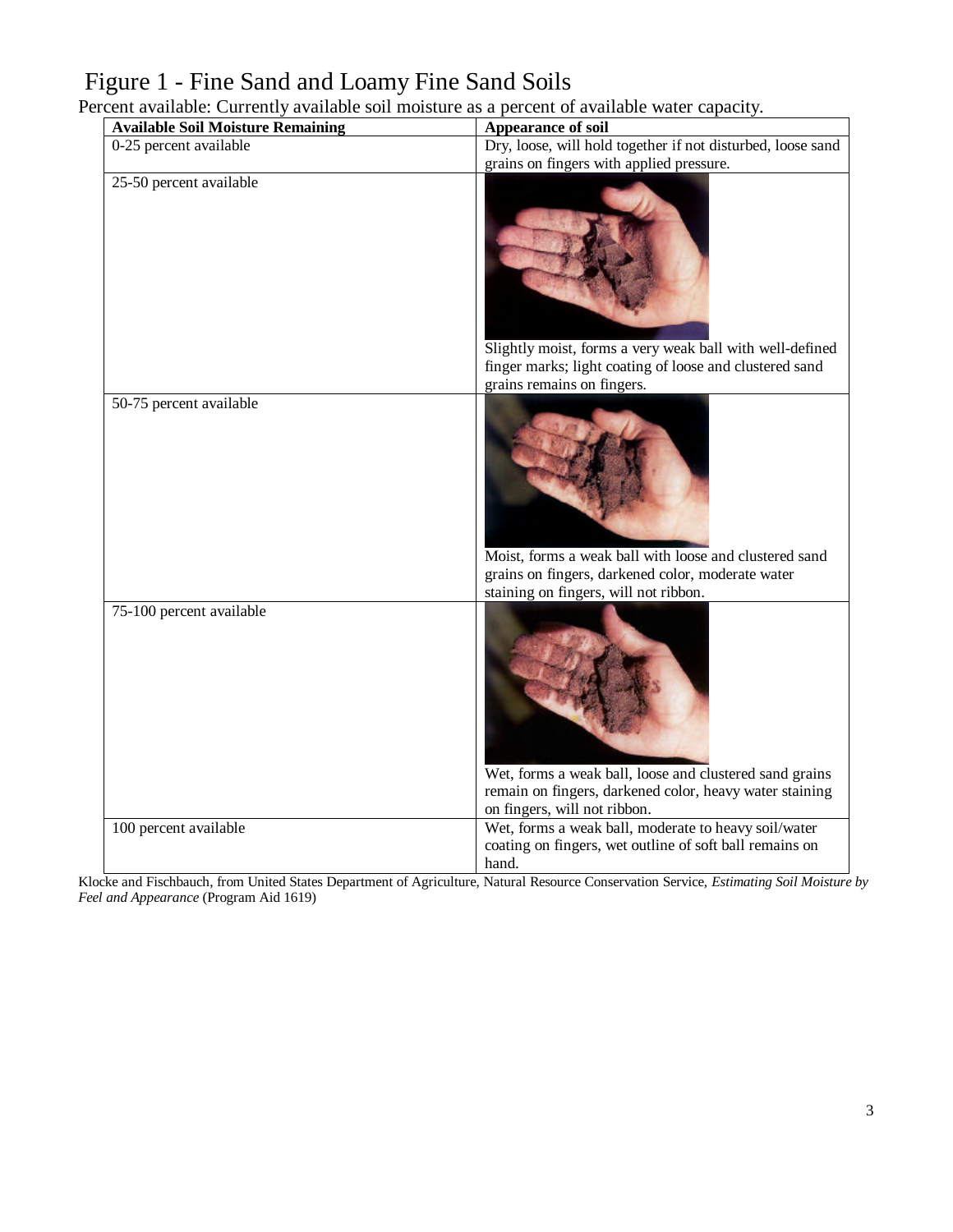# Figure 2 – Sandy Loam and Fine Sandy Loam Soils

Percent available: Currently available soil moisture as a percent of available water capacity.

| <b>Available Soil Moisture Remaining</b> | Appearance of soil                                                                                                                                  |
|------------------------------------------|-----------------------------------------------------------------------------------------------------------------------------------------------------|
| 0-25 percent available                   | Dry, forms a very weak ball, clustered soil grains break                                                                                            |
|                                          | away easily from ball.                                                                                                                              |
| 25-50 percent available                  | Slightly moist, forms a weak ball with defined finger<br>marks, darkened color, no water staining on fingers,<br>grains break away.                 |
| 50-75 percent available                  | Moist, forms a ball with defined finger marks, very light<br>soil/water staining on fingers, darkened color will not<br>stick.                      |
| 75-100 percent available                 | Wet, forms a ball with wet outline left on hand, light to<br>medium staining on fingers, makes a weak ribbon<br>between the thumb and forefinger.   |
| 100 percent available                    | Wet, forms a soft ball, free water appears briefly on soil<br>surface after squeezing or shaking, medium to heavy<br>soil/water coating on fingers. |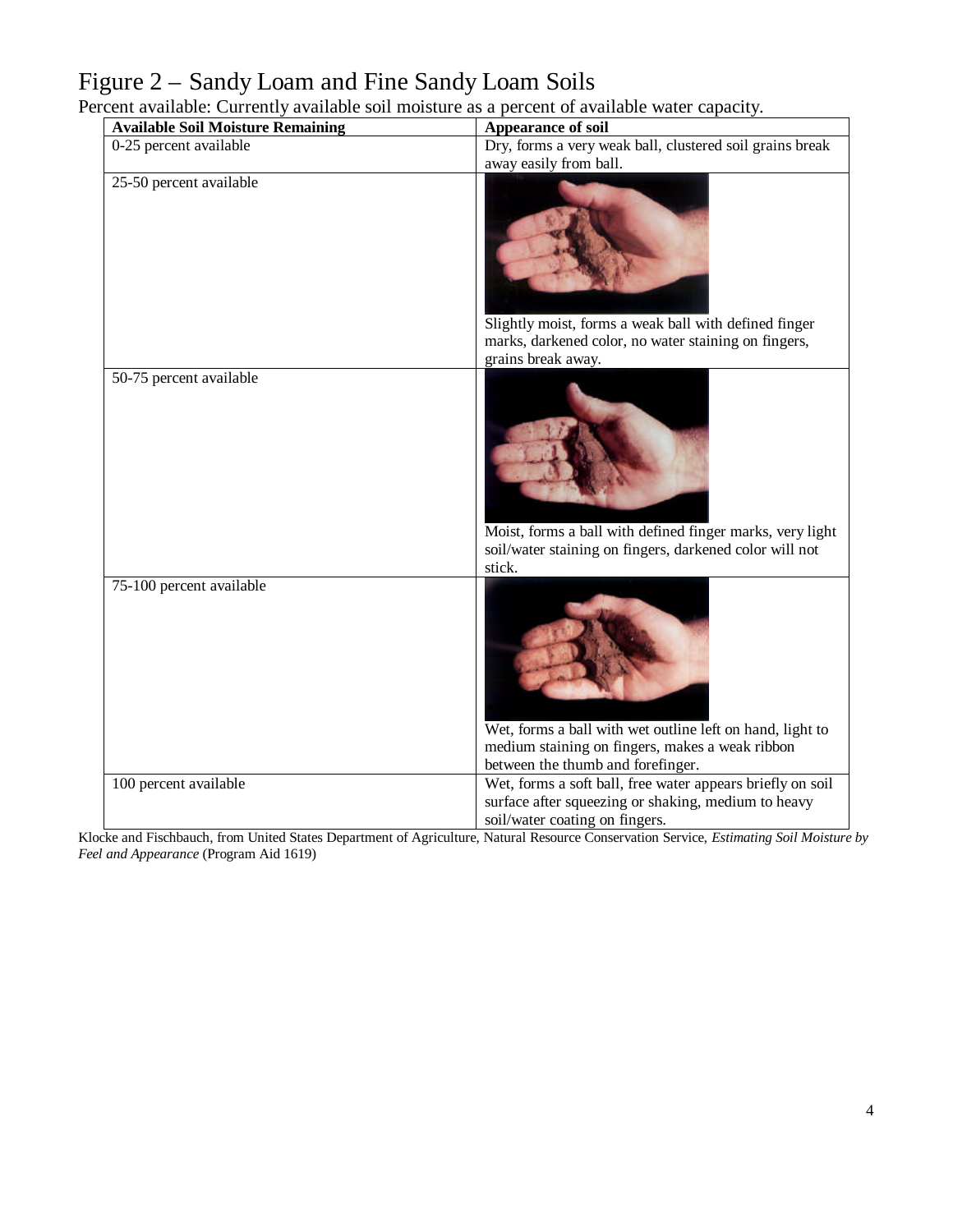### Figure 3 - Sandy Clay Loam, Loam, and Silt Loam Soils

Percent available: Currently available soil moisture as a percent of available water capacity.

| <b>Available Soil Moisture Remaining</b> | Appearance of soil                                                                                                                                  |
|------------------------------------------|-----------------------------------------------------------------------------------------------------------------------------------------------------|
| 0-25 percent available                   | Dry, soil aggregations break away easily, no staining on                                                                                            |
|                                          | fingers, clods crumble with applied pressure.                                                                                                       |
| 25-50 percent available                  | Slightly moist, forms a weak ball with rough surfaces,<br>no water staining on fingers, few clustered soil grains<br>break away.                    |
| 50-75 percent available                  | Moist, forms a ball, very light staining on fingers,<br>darkened color, pliable, and forms a weak ribbon<br>between the thumb and forefinger.       |
| 75-100 percent available                 | Wet, forms a ball with well-defined finger marks, light<br>to heavy soil/water coating on fingers, ribbons between<br>thumb and forefinger.         |
| 100 percent available                    | Wet, forms a soft ball, free water appears briefly on soil<br>surface after squeezing or shaking, medium to heavy<br>soil/water coating on fingers. |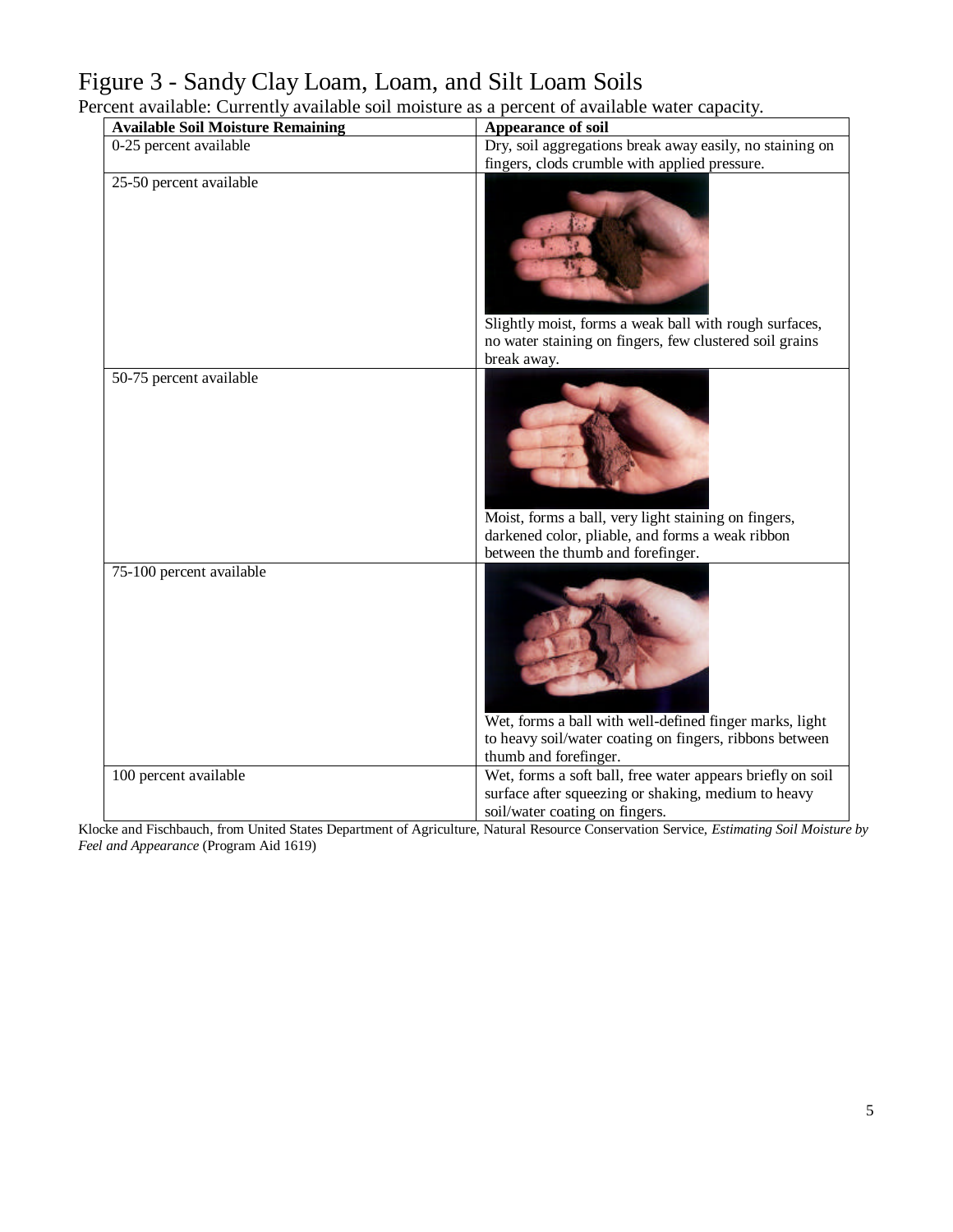# Figure 4 - Clay, Clay Loam, and Silty Clay Loam Soils

Percent available: Currently available soil moisture as a percent of available water capacity.

| <b>Available Soil Moisture Remaining</b> | Appearance of soil                                                                                                                                  |
|------------------------------------------|-----------------------------------------------------------------------------------------------------------------------------------------------------|
| 0-25 percent available                   | Dry, soil aggregations separate easily; clods are hard to                                                                                           |
|                                          | crumble with applied pressure.                                                                                                                      |
| 25-50 percent available                  | Slightly moist, forms a weak ball, very few soil<br>aggregations break away, no water stains, and clods<br>flatten with applied pressure.           |
| 50-75 percent available                  |                                                                                                                                                     |
|                                          | Moist, forms a smooth ball with defined finger marks,<br>light soil/water staining on fingers, ribbons between<br>thumb and forefinger.             |
| 75-100 percent available                 | Wet, forms a ball, uneven medium to heavy soil/water<br>coating on fingers, ribbons easily between thumb and<br>forefinger.                         |
| 100 percent available                    | Wet, forms a soft ball, free water appears on soil surface<br>after squeezing or shaking, thick soil/water coating on<br>fingers, slick and sticky. |